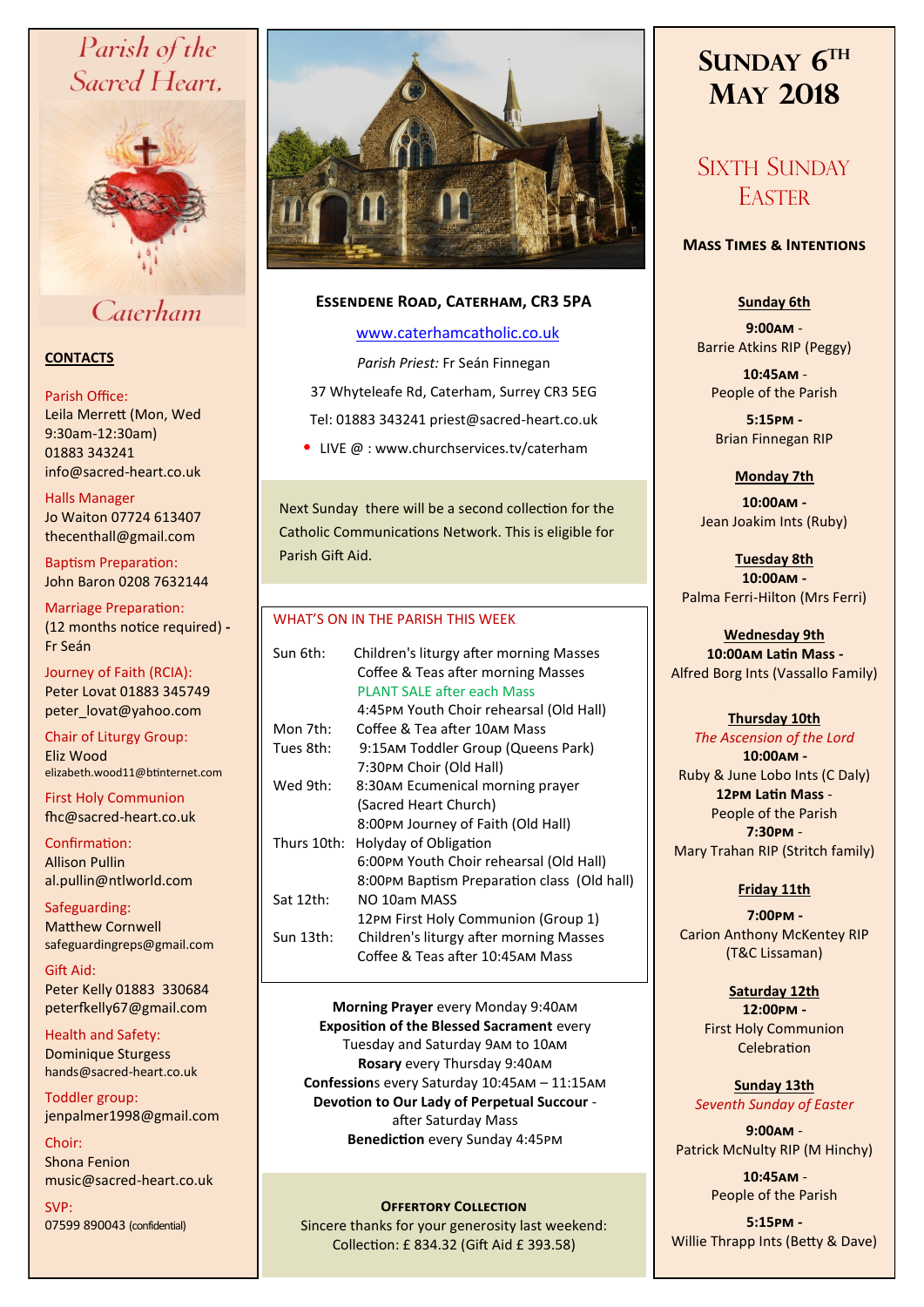#### **A N N U A L C A F O D V I N T A G E T E A – S U N D A Y 1 3 T H M A Y**

Last opportunity to buy tickets – available after Masses this weekend or telephone Vera (01883 348373) (£8 adults, £4 children). Come along to support CAFOD, and enjoy a delicious tea of sandwiches, scones with jam and cream, and cakes. Tea will be served on vintage china, and there's no limit to teapot refills!

#### **P A R I S H P L A N T S A L E**

Our first Parish Plant Sale takes place after all Masses TODAY. Proceeds from the sale will shared between the beavers crocus planting on the lawn in front of the church and the Gatwick Detainees Welfare Group. Plants should be brought to the old hall after 2 o'clock on Saturday 5th May, labelled and priced if possible. If you can help with the setting up of the stall or selling plants, please contact me on the number below or email the office on

info@sacred-heart.co.uk Moyra Brohier, 342928.

#### **S H O R T T E R M A C C O M M O D A T I O N N E E D E D**

If you could help with short term rental accommodation for a young family in/near Godstone please contact Maggie at tencpc@gmail.com

#### **M O D E R N S L A V E R Y A N D H U M A N T R A F F I C K I N G**

Thousands of workers in hand car washes are thought to be victims of modern slavery. They are paid little and forced to live in squalid conditions. This is just one aspect of the problem in our midst.

Please join us on Friday 11th May at 7.30pm in the old hall to hear a talk by Saima Raza from Croydon Community against Trafficking about the growing issues of trafficking and slavery.

Justice and Peace Group.

The Laurels School Independent Education with a Catholic Ethos for Girls aged 11 to 18



Open Event Wednesday 16 May 2018 10.30am – 12pm



What is 'liturgy'? Join us – and also for our consideration of the readings for next Sunday. All welcome! 8.00pm Wednesday 9th May, in the Old Hall

### **S V P**

#### **SVP Coffee and Cake Sale – Sunday 20th May (after 9am and 10.45 Masses)**

All proceeds will go to SVP funds. If any parishioners can help by providing a cake, we would be most grateful.

#### **SVP Quiz Night with fish and chips supper**

Friday 15th June (tickets available soon – save the date!)

#### **S A C R E D H E A R T T O D D L E R G R O U P**

On Tuesday 8th May, the toddler group will be meeting at Queens Park, Caterham instead of St Thomas Hall. Please feel free to meet us there from 9:15. If the weather is bad, we will meet at St Thomas Hall as usual.

On Tuesday 10th July, the toddler group will be going on their annual visit to Godstone farm. This is a fantastic day out for a great price - £7.32 for 1 child, 1 adult and a tractor ride!! Booking is essential - please email

'jenpalmer1998@gmail.com' to have your name put onto the list! If you want further information on the toddler group or if you wish to be added onto our facebook page, please email jenpalmer1998@gmail.com

 $= 570$ 

#### **L E T I T B E**

During May, the 'month of Mary', a short film about Mary and how she helps us, will be shown each Monday after Mass at 11.00am, and each Friday after Mass, at about 7.45pm in the Old Hall. This is a series of five films, each one lasting about 25 minutes. A booklet is available to go with the series. All are welcome.

#### **M A D A B A L I N K**

Salaam in Madaba clicked on the Sacred Heart website.

*'I saw what your blessed parish are doing to help Iraqis. I am so grateful. Please give* 

*my greetings and thanks to all your parish members'*  Please continue to help by buying a ticket for the next parish Sunday lunch on June

10<sup>th</sup>. On sale after Sunday Masses. Unable to come? Donations are very welcome.

#### **V A C A N C I E S**

**Woldingham School,** Marden Park, Woldingham, Surrey CR3 7YA

Four new vacancies have been added to the website:

Teacher of Chemistry , Teacher of Physics, Head of Theology, Teacher of Theology Full details of the role and how to apply can be found via our website www.woldinghamschool.co.uk/employment-2/teaching

**The John Fisher School,** Peaks, Purley, Surrey CR8 3YP

SCIENCE TECHNICIAN - required from 1st September 2018. (see notice board for details) MUSIC ADMINISTRATOR - required as soon as possible.

PUBLIC EXAMINATION INVIGILATORS required as soon as possible

**Laleham Lea School**, 29 Peaks Hill Purley CR8 3JJ HEADTEACHER & DEPUTY HEADTEACHER - with effect from 1st September 2018 (see notice board for details)



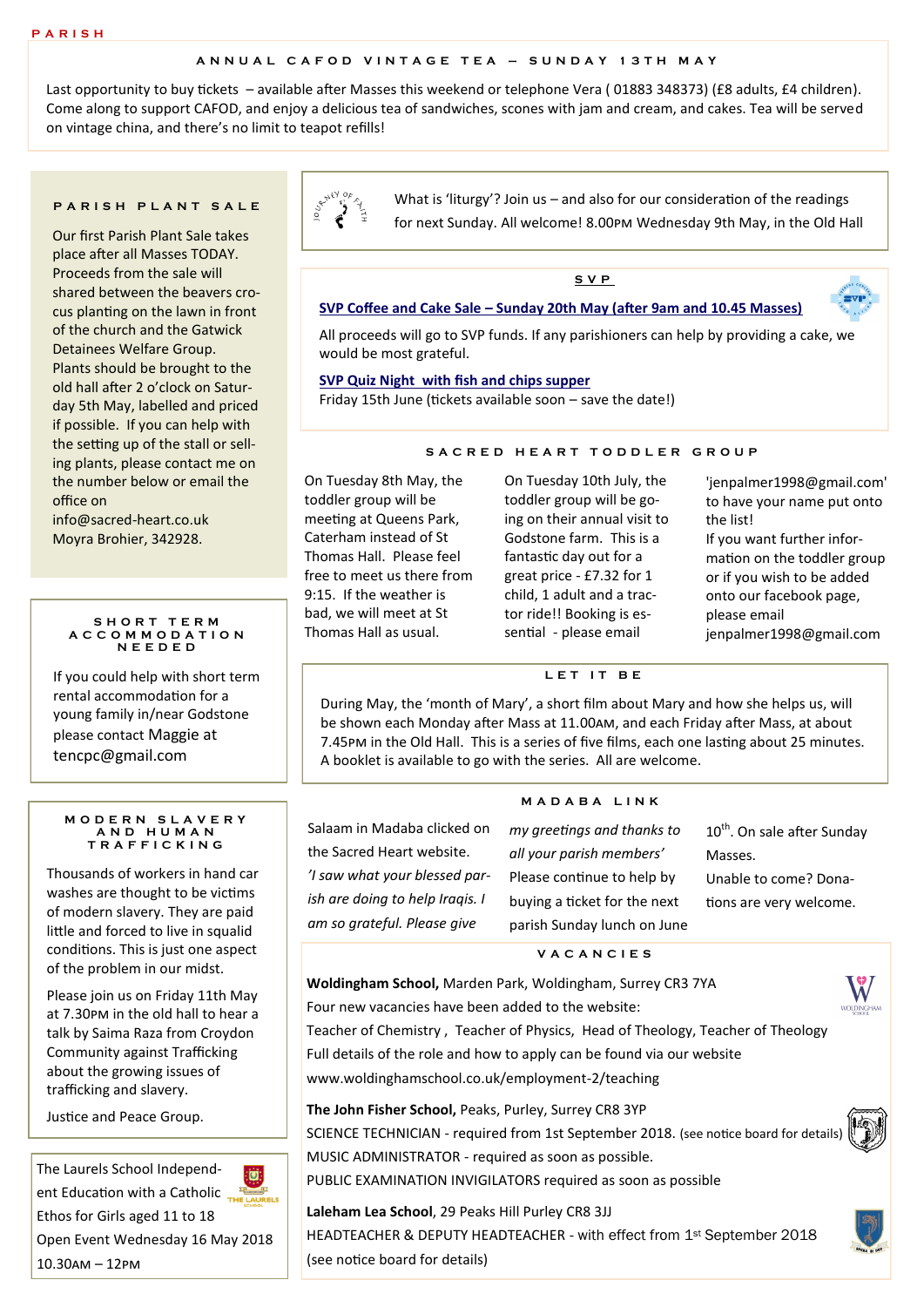#### **A D O R E ( A L T O N D A Y O F R E N E W A L ) – S A T U R D A Y 1 9 T H M A Y 1 1 . 0 0 A M - 4 . 0 0 P M**

You are warmly welcome to a mini-retreat day (or morning/afternoon) of spiritual refreshment and renewal, focussing on Renewal and Mission. At Alton School, Anstey Lane, Alton GU34 2NG. 11.00am Rosary; 11.30am Mass; 12.15 Adoration of the Blessed Sacrament; 1.00pm Shared lunch (please bring finger food to share); 2.00pm Praise & Worship; 2.30 Talk "Proclaiming the Lord's Favour" by Fr Simon Penhalagan; 3.30 Prayer for healing. We end about 4pm.

There is no need to register in advance, and no charge (though a collection will be taken to cover costs). For more information and directions, see poster or website: http://www.altonrenewal.com Or telephone Alastair Emblem on 01252 714809. Following month's meeting: 23rd June. Guest speaker Revd. Andrew Micklefield "Good News for the Poor."

#### **D I O C E S A N G R A N D P A R E N T S**

Wednesday 13 June from 10.45am at the Shrine of Our Lady of Consolation, Park Lane, West Grinstead RH13 8LT. The day with include Adoration and Reconciliation and Mass

with Bishop Richard. Hot drinks available but bring own packed lunch. Booking Essential with Rosie Read on 01293 651161 or rosie.read@dabnet,org.

The Pilgrimage is from 11-26 August 2018. Are you interested in walking? Do you want to join a travelling Christian community? Come and Walk with them! Their pilgrimage is open to all, so long as you are able to walk about 15 miles per day at a moderate pace, and sleep on a floor of a church, school or community hall. Breakfast, packed lunch and dinner are included in the price - two weeks for £210. Full details and how to book at www.thepilgrims.org.uk

**A & B E C U M E N I C A L W A L K I N G P I L G R I M - A G E - B U C K F A S T M I L L E N N I U M P I L G R I M - A G E - B U I L D I N G O U R F A I T H**

#### **T H E R E B U T N O T T H E R E C O N C E R T – W E D N E S D A Y 9 T H M A Y – 7 P M**

The multi-award winning John Fisher School Choir will be performing a selection of choral music including excerpts from Mozart's Requiem in the stunning acoustics of the John Fisher School Chapel. The concert will be in conjunction with the national initiative 'There but not there' in honour of all the missing troops from the First World War in its Centenary Year. We hope you are able to join us for this commemorative concert where you will also have the opportunity to join in with iconic congregational hymns accompanied by the School Orchestra.

#### **T H E G R E A T A D V E N T U R E . R E T R E A T F O R Y E A R 7 - 9 A T W O R T H A B B E Y**

The Great Adventure is running at Worth Abbey from the 18-20th May for all those in year 7-9. Over the

weekend we are going to be exploring the idea that the journey of discipleship is a great adventure that we are

each called to through workshops, input, prayer, worship and a whole lot of fun! The price is £84 but bursa-

ries are available. For more information please email: fcarbone@wellspringbrighton.org.uk

#### **G A U D E T E E T E X S U L T A T E**

Pope Francis has recently published an Apostolic Exhortation, that is, an important teaching document, called Gaudete et Exsultate ('Rejoice and Be Glad') on the subject of holiness. It is the first ever papal document to be devoted solely to holiness and on the need for every Christian to become a holy person. You can download it at

w2.vatican.va/content/francesco/en/apost\_exhortations/documents/papa-francesco\_esortazione-ap\_20180319\_gaudete-et-exsultate.html

#### **F A M I L Y F U N D A Y T O C E L E B R A T E T H E F E A S T O F C O R P U S C H R I S T I**

Sunday 3 June at St John's Seminary, Wonersh, Guildford GU5 0QX from 1pm including activities, Blessed Sacrament procession with Bishop Richard and ending with tea. To assist with catering please confirm attendance with Katherine Bergin on |katherine.bergin@dabnet.org

Pilgrimage to the Fatima You are invited to join a pilgrimage to Fatima this autumn.

We plan to depart with Tangney Tours on the 11th of October and return on the 15th at a cost of £682 per person sharing with a single supplement of £80.00. For further details please contact: sean.mcgettrick@btinternet.com or 01737767352